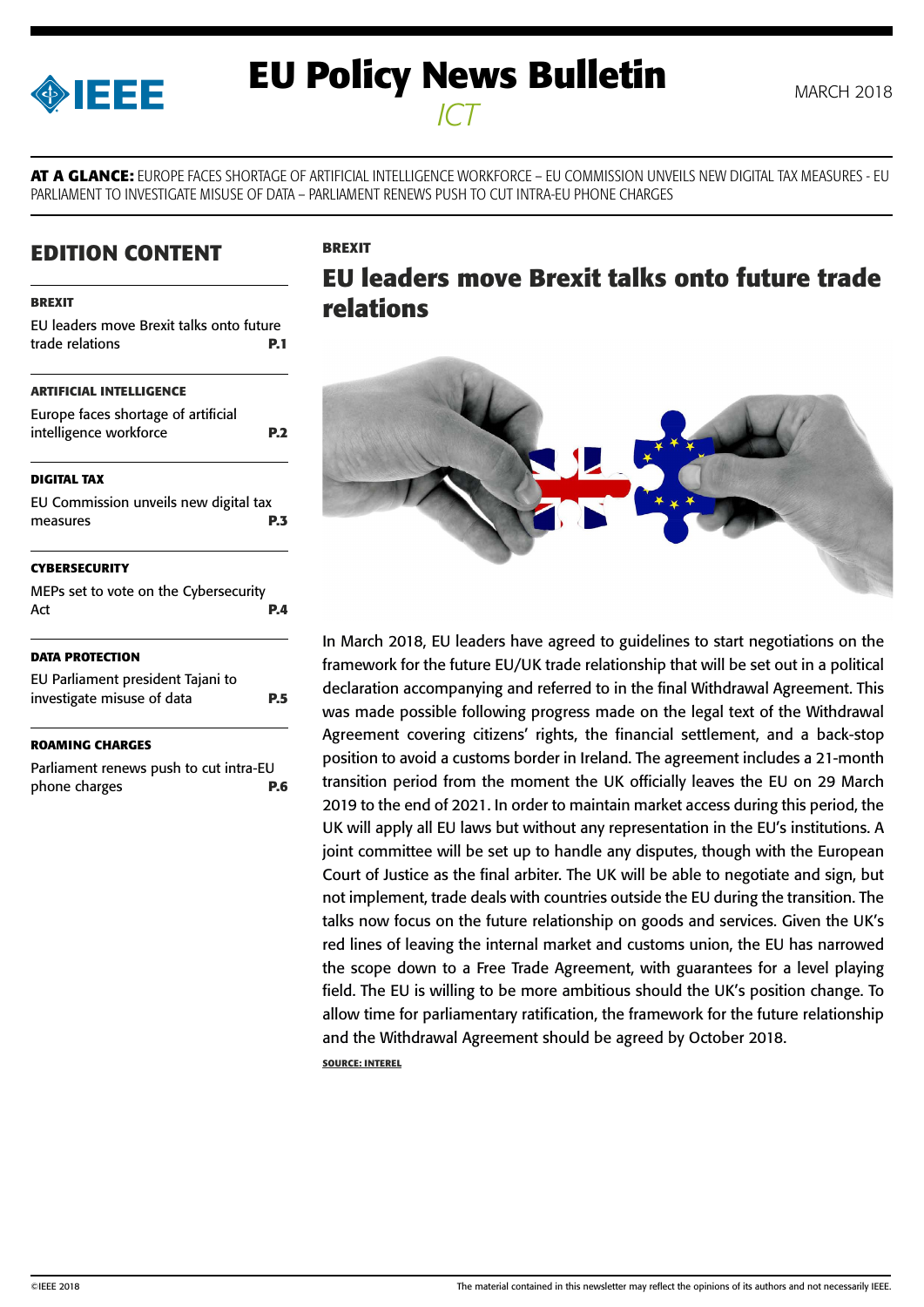#### <span id="page-1-0"></span>**[BREXIT](#page-0-0)**

[EU leaders move Brexit talks onto future](#page-0-0)  [trade relations](#page-0-0) **P.1**

#### **ARTIFICIAL INTELLIGENCE**

| <b>DIGITAL TAX</b>                  |            |
|-------------------------------------|------------|
| intelligence workforce              | <b>P.2</b> |
| Europe faces shortage of artificial |            |

[EU Commission unveils new digital tax](#page-2-0)  [measures](#page-2-0) **P.3**

#### **[CYBERSECURITY](#page-3-0)**

| MEPs set to vote on the Cybersecurity<br>Act                    | PД |
|-----------------------------------------------------------------|----|
| <b>DATA PROTECTION</b>                                          |    |
| EU Parliament president Tajani to<br>investigate misuse of data |    |

#### **[ROAMING CHARGES](#page-5-0)**

[Parliament renews push to cut intra-EU](#page-5-0)  [phone charges](#page-5-0) **P.6**

#### **ARTIFICIAL INTELLIGENCE**

## **Europe faces shortage of artificial intelligence workforce**



According to a [study](https://ec.europa.eu/epsc/sites/epsc/files/epsc_strategicnote_ai.pdf) of the European Political Strategy Centre (EPSC), Europe is increasingly facing a "major shortage in artificial intelligence talent."

The study suggests that the EU should (1) improve conditions and facilitate access to data for companies working on artificial intelligence; (2) boost and foster specific skills; (3) update the existing regulatory framework; and (4) establish itself on the global artificial intelligence landscape.

The European Commission is expected to come up with a communication on 25 April 2018. The Communication, which will be a non-binding policy instrument outlining an EU-wide strategy on artificial intelligence, will cover a wide range of policy topics, including the impact of artificial intelligence on the labor force, ethics, and the impact of artificial intelligence on consumers.

**Source: Interel and Politico Pro**

If you have any suggestions for

content, or would like to know

more about IEEE's European Public

Policy activities, please contact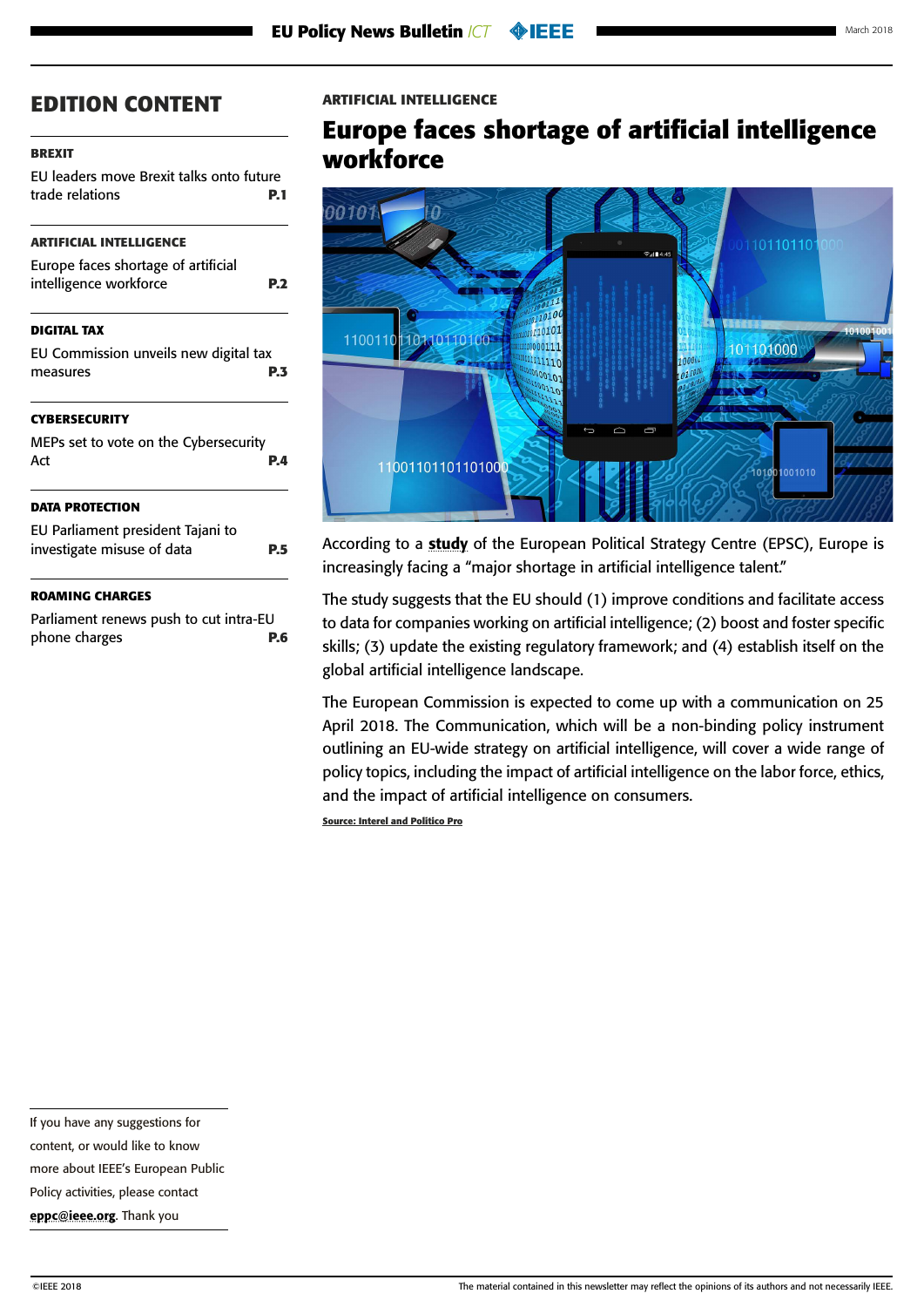#### <span id="page-2-0"></span>**[BREXIT](#page-0-0)**

[EU leaders move Brexit talks onto future](#page-0-0)  [trade relations](#page-0-0) **P.1**

#### **[ARTIFICIAL INTELLIGENCE](#page-1-0)**

| Europe faces shortage of artificial |            |
|-------------------------------------|------------|
| intelligence workforce              | <b>P.2</b> |

#### **DIGITAL TAX**

| EU Commission unveils new digital tax |  |     |
|---------------------------------------|--|-----|
| measures                              |  | P.3 |
|                                       |  |     |

#### **[CYBERSECURITY](#page-3-0)**

| MEPs set to vote on the Cybersecurity<br>Act | PД |
|----------------------------------------------|----|
| <b>DATA PROTECTION</b>                       |    |
| EU Parliament president Tajani to            |    |
| investigate misuse of data                   | PБ |
| <b>ROAMING CHARGES</b>                       |    |
| Parliament renews nuch to cut intra-FLI      |    |

Parliament renews push to cut intra-I [phone charges](#page-5-0) **P.6**

#### DIGITAL TAX

# **EU Commission unveils new digital tax measures**

On 21 March, the European Commission unveiled a [new initiative](https://ec.europa.eu/taxation_customs/business/company-tax/fair-taxation-digital-economy_en) that aims to tax the revenues of larger technology companies. This tax will cover revenue from online advertising and digital intermediary activities (e.g. online marketplaces) and will affect companies with global revenue of €750 million and EU revenues of €50 million.

The Commission also issued a longer term initiative to upgrade the EU's corporate tax rules. The reform would ensure that company profits are "registered and taxed where businesses have significant interaction with users through digital channels," thus allowing countries to tax a company even if it has no physical presence in the EU. To achieve this, the proposal introduces certain criteria that constitutes a "significant digital presence," which includes revenue generated in a certain jurisdiction, a number of registered users, and a number of contracts concluded.

Any tax initiative needs to be unanimously approved by EU governments in the Council before it can enter into force. In a [joint statement](https://g8fip1kplyr33r3krz5b97d1-wpengine.netdna-ssl.com/wp-content/uploads/2018/03/407-bis.pdf), a group of the EU's five biggest economies, including France and Germany, said they welcomed the proposal for a digital tax. Nevertheless, the new EU initiative faces a strong opposition from a group of countries, including Ireland, Luxembourg, Cyprus and the Nordic states, which favor a global solution through the Organisation for Economic Co-operation and Development (OECD).

**Source: Politico Pro, European Commission**

If you have any suggestions for

content, or would like to know

more about IEEE's European Public

Policy activities, please contact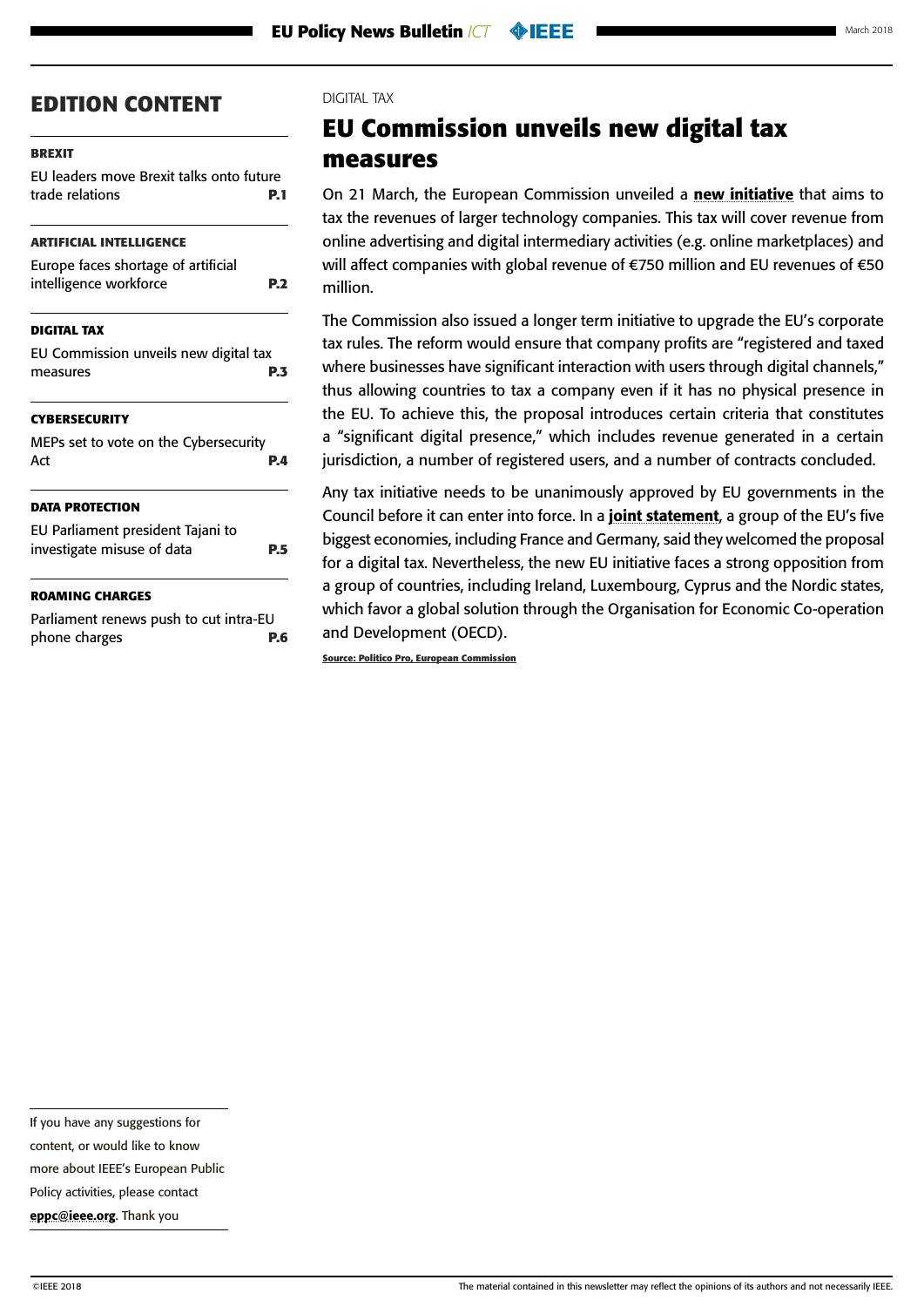#### <span id="page-3-0"></span>**[BREXIT](#page-0-0)**

[EU leaders move Brexit talks onto future](#page-0-0)  [trade relations](#page-0-0) **P.1**

#### **[ARTIFICIAL INTELLIGENCE](#page-1-0)**

| Europe faces shortage of artificial |            |
|-------------------------------------|------------|
| intelligence workforce              | <b>P.2</b> |
|                                     |            |

#### **[DIGITAL TAX](#page-2-0)**

| EU Commission unveils new digital tax |  |     |
|---------------------------------------|--|-----|
| measures                              |  | P.3 |

#### **CYBERSECURITY**

| MEPs set to vote on the Cybersecurity<br>Act    | PД  |
|-------------------------------------------------|-----|
| <b>DATA PROTECTION</b>                          |     |
| EU Parliament president Tajani to               |     |
| investigate misuse of data                      | P.5 |
| <b>ROAMING CHARGES</b>                          |     |
| Dealizers and accessors would be welding and TH |     |

[Parliament renews push to cut intra-EU](#page-5-0)  [phone charges](#page-5-0) **P.6**

#### **CYBERSECURITY**

## **MEPs set to vote on the Cybersecurity Act**

Members of the European Parliament are set to vote on the proposed [draft report](http://www.europarl.europa.eu/sides/getDoc.do?pubRef=-%2f%2fEP%2f%2fNONSGML%2bCOMPARL%2bPE-619.373%2b01%2bDOC%2bPDF%2bV0%2f%2fEN) on the Cybersecurity Act, which addresses both ENISA's role and a European cyber certification scheme. Following the Commission's [proposal](https://ec.europa.eu/info/law/better-regulation/initiatives/com-2017-477_en) in September 2017 and the Opinion by the Parliament's Internal Market Committee, MEP and Rapporteur Angelika Niebler, who will now look for support for her text in the Industry Committee.

While welcoming a stronger role for ENISA, such as establishing European cybersecurity schemes together with Member States and stakeholders, the setup of the schemes should be complemented by consultation platforms with the involvement of relevant industry stakeholders and professional associations.

The text also suggests a clearer scope of application of the proposal concerning certification schemes, which should not only cover products and services, but also processes throughout the life cycle of a product. Certification should remain voluntary at the basic and substantial assurance levels, but not for ICT products, processes, and services with assurance level high.

MEPs in the Internal Market Committee are expected to vote in May 2018 following amendments to the text, while the Industry Committee will cast its vote on the entire report in June 2018. Once the Parliament and Council agree on their respective positions in June, trilogue negotiations with the Commission to find a compromise agreement will kick off, possibly after the summer.

**Source: Interel**

If you have any suggestions for

content, or would like to know

more about IEEE's European Public

Policy activities, please contact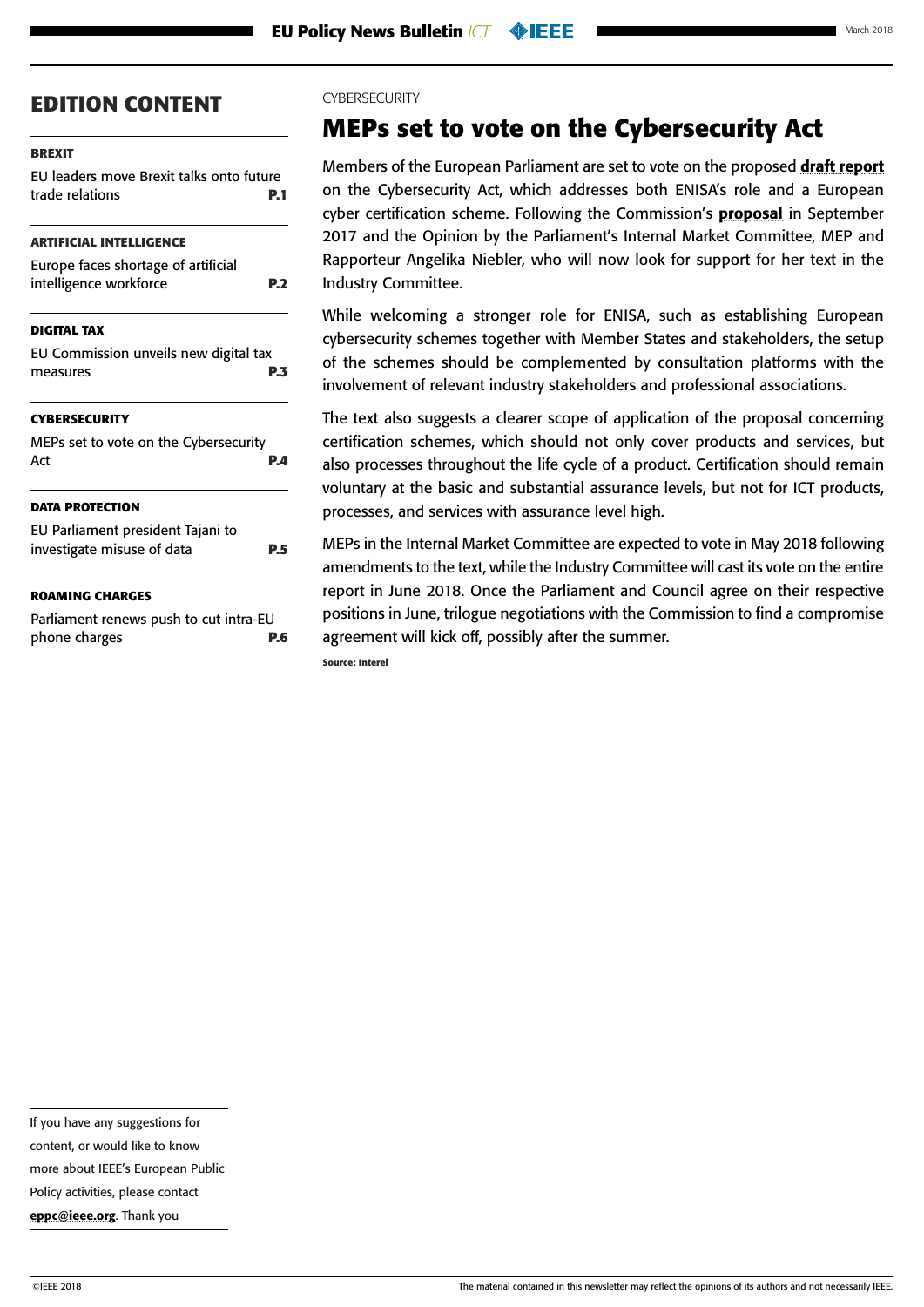#### <span id="page-4-0"></span>**[BREXIT](#page-0-0)**

[EU leaders move Brexit talks onto future](#page-0-0)  [trade relations](#page-0-0) **P.1**

#### **[ARTIFICIAL INTELLIGENCE](#page-1-0)**

| Europe faces shortage of artificial |            |
|-------------------------------------|------------|
| intelligence workforce              | <b>P.2</b> |
|                                     |            |

#### **[DIGITAL TAX](#page-2-0)**

[EU Commission unveils new digital tax](#page-2-0)  [measures](#page-2-0) **P.3**

#### **[CYBERSECURITY](#page-3-0)**

[MEPs set to vote on the Cybersecurity](#page-3-0)  Act **[P.4](#page-3-0)**

#### **DATA PROTECTION**

| EU Parliament president Tajani to |            |
|-----------------------------------|------------|
| investigate misuse of data        | <b>P.5</b> |

#### **[ROAMING CHARGES](#page-5-0)**

[Parliament renews push to cut intra-EU](#page-5-0)  [phone charges](#page-5-0) **P.6**

#### DATA PROTECTION

## **EU Parliament president Tajani to investigate misuse of data**

| $\mathcal{H}_{\text{menu}}$ "), $\mathsf{d}$ =b.data("target");if(d  (d=b.attr("href"),d=0&&u.rep=<br>),f=a.Event("hide.bs.tab",{relatedTarget:b[0]}),g=a.Event("show.bs.tab",{relatedTarget:e <br>revented()){var h=a(d);this.activate(b.closest("li"),c),this.activate(h,h.parent(),funct<br>"({type:"shown.bs.tab",relatedTarget:e[0]} <b>)}}}},c.prototy</b> pe.activate=function(b,d,e){fl<br>ctive").removeClass("active").end().fi <b>nd('[data-toggle="tab"]</b> ) attr("aria-expanded",!1 |                                              |
|----------------------------------------------------------------------------------------------------------------------------------------------------------------------------------------------------------------------------------------------------------------------------------------------------------------------------------------------------------------------------------------------------------------------------------------------------------------------------------------------------|----------------------------------------------|
| panded",I0),h?(b[0].offsetWidth,b.ad <b>dClass("in")):b.removeClass(</b> "fade"),b.parent(".drop                                                                                                                                                                                                                                                                                                                                                                                                   |                                              |
| nd('[data-toggle="tab"]').attr("ar <b>ia-expanded",</b>                                                                                                                                                                                                                                                                                                                                                                                                                                            | <b>())var g=d.</b> find("> .active"),h=ed    |
| IId.find("> .fade").length);g.length&&h?g.one<br>bsTran                                                                                                                                                                                                                                                                                                                                                                                                                                            | t <b>ionEnd",f)</b> .emulateTransitionEn     |
| i=a.fn.tab;a.fn.tab=b,a.fn.tab.C <b>onstructor=q</b>                                                                                                                                                                                                                                                                                                                                                                                                                                               |                                              |
|                                                                                                                                                                                                                                                                                                                                                                                                                                                                                                    | onflict=function(){return a.fr               |
| )};a(document).on("click.bs.tab <b>.data-api",</b><br>-to,                                                                                                                                                                                                                                                                                                                                                                                                                                         |                                              |
| rict";function b(b){return this <b>.each(functi</b>                                                                                                                                                                                                                                                                                                                                                                                                                                                | "tab"]',e).on("click.bs.tab.da               |
| if b&&e[b]()})}var c=function(b,d <b>){this.opt</b> :                                                                                                                                                                                                                                                                                                                                                                                                                                              | $\mathsf{this)}$ , e=d.data("bs.affix"), f=" |
|                                                                                                                                                                                                                                                                                                                                                                                                                                                                                                    |                                              |
|                                                                                                                                                                                                                                                                                                                                                                                                                                                                                                    |                                              |
|                                                                                                                                                                                                                                                                                                                                                                                                                                                                                                    |                                              |
| $\mathit{row}($ this.checkPosition,this)).on(" <b>click.bs.affix.data-api",a.</b> proxy(this.checkPositio<br>this.pinnedOffset=null,this.checkPos <b>ition()};c.VERSION="3.3</b> .7",c.RESET="affix affix-to<br>=function(a,b,c,d){var e=this.\$target.scr <b>ollTop(),f=th</b> is.\$element.offset(),g=this.\$ta                                                                                                                                                                                  |                                              |
|                                                                                                                                                                                                                                                                                                                                                                                                                                                                                                    |                                              |
|                                                                                                                                                                                                                                                                                                                                                                                                                                                                                                    |                                              |
|                                                                                                                                                                                                                                                                                                                                                                                                                                                                                                    |                                              |
|                                                                                                                                                                                                                                                                                                                                                                                                                                                                                                    |                                              |
| om"==this.affixed)return null!=c?!(e+this.unpin<=f.top)&&"bottom":!(e+g<=a-d)&&"botto<br>e<=c?"top":null!=d&&i+j>=a-d&&"bottom"},c.prototype.getPinnedOffset=fr                                                                                                                                                                                                                                                                                                                                    |                                              |
|                                                                                                                                                                                                                                                                                                                                                                                                                                                                                                    |                                              |
|                                                                                                                                                                                                                                                                                                                                                                                                                                                                                                    |                                              |

Facebook and Cambridge Analytica could face a hearing in the European Parliament as the EU is preparing for a strict approach to data protection.

The enforcement of EU data protection rules is the responsibility of data protection authorities, which are likely to start a joint investigation into the case as part of the workings of the so-called Article 29 Working Party. European Parliament President Antonio Tajani said his institution will also "investigate fully" the reports that Facebook misused data for political purposes. Although the European Parliament does not have the authority to force industry representatives to testify, it can put political pressure on these companies to do so, especially in light of increasing public awareness of privacy that the GDPR, which will take effect on 25 May 2018, will bring about.

**Source: Politico Pro**

If you have any suggestions for

content, or would like to know

more about IEEE's European Public

Policy activities, please contact